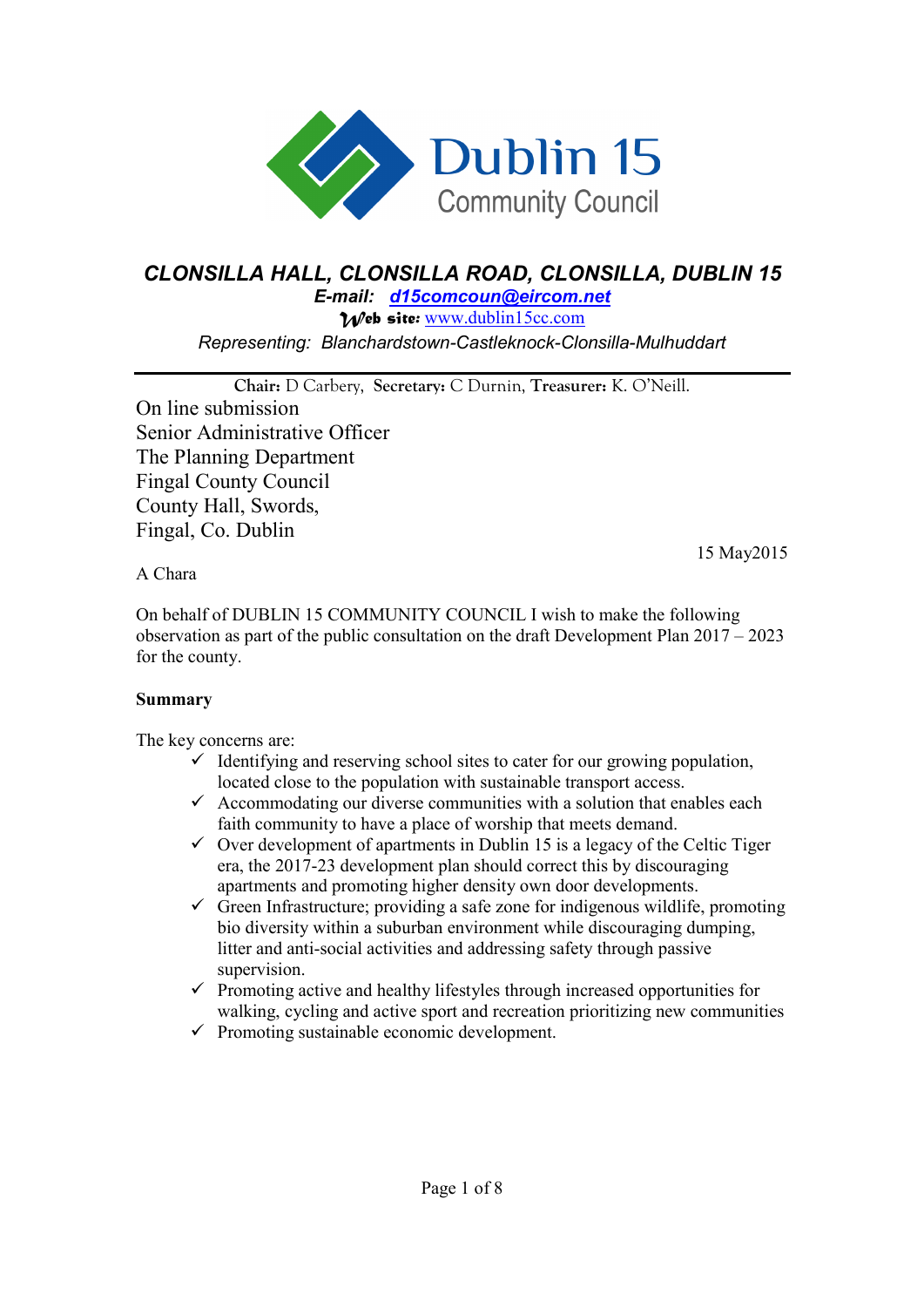

We request that the next phase of the development plan addresses our concerns.

## *1.0 Introduction*

The Dublin 15 Community Council was formed 20 years ago (merging the Castleknock & Blanchardstown community councils which date from the early 1970's) to provide an umbrella organisation for the many residents and voluntary community groups in the Dublin 15 area.

Residents Associations and Community groups focus on their own specific areas but often feel powerless to influence the big issues like transport, educational, recreational  $\&$ sporting infrastructure or crime prevention. The Community Council provides a forum to discuss these issues and potential solutions.

Our main objective is to develop the consensus views of the Dublin 15 community in matters relating to Planning & Development, Public Transport, Environment, Education, Health Care, Policing, Job Creation, Recreational Facilities, General Infrastructure and Tourist facilities. Having developed the consensus, make representation to State and other Statutory Bodies through a wide variety of communication channels, with the aim of improving the quality of life for the residents of Dublin 15.

Our submission will address the broader considerations for the Development Plan outlined in your invitation to make a submission:

- Making Fingal an attractive place to live, work and visit
- Reducing Climate Change through settlement and travel patterns
- Protection of Green Infrastruture
- Improving on key social, cultural, economic and environmental indicators
- Promoting active and healthy lifestyles through increased opportunities for walking, cycling and active sport and recreation
- Making better use of key resources such as land, water, energy, waste and transportation infrastructure
- Creating a competitive business environment supporting economic development, job creation and prosperity for all
- 2.0 Making Fingal an attractive place to live, work and visit

Key themes; schools, accommodating diversity, transport.

2.1 2003, D15CC highlighted need for 4 new post primary schools to a skeptical reception. Projections were realized with Colaiste Pobail Setanta, Luttrelstown Community College, Hansfield 2nd Level Educate Together and Le Chéile Secondary School Tyrrellstown established with pipeline to fill to 1,000 pupil capacities each.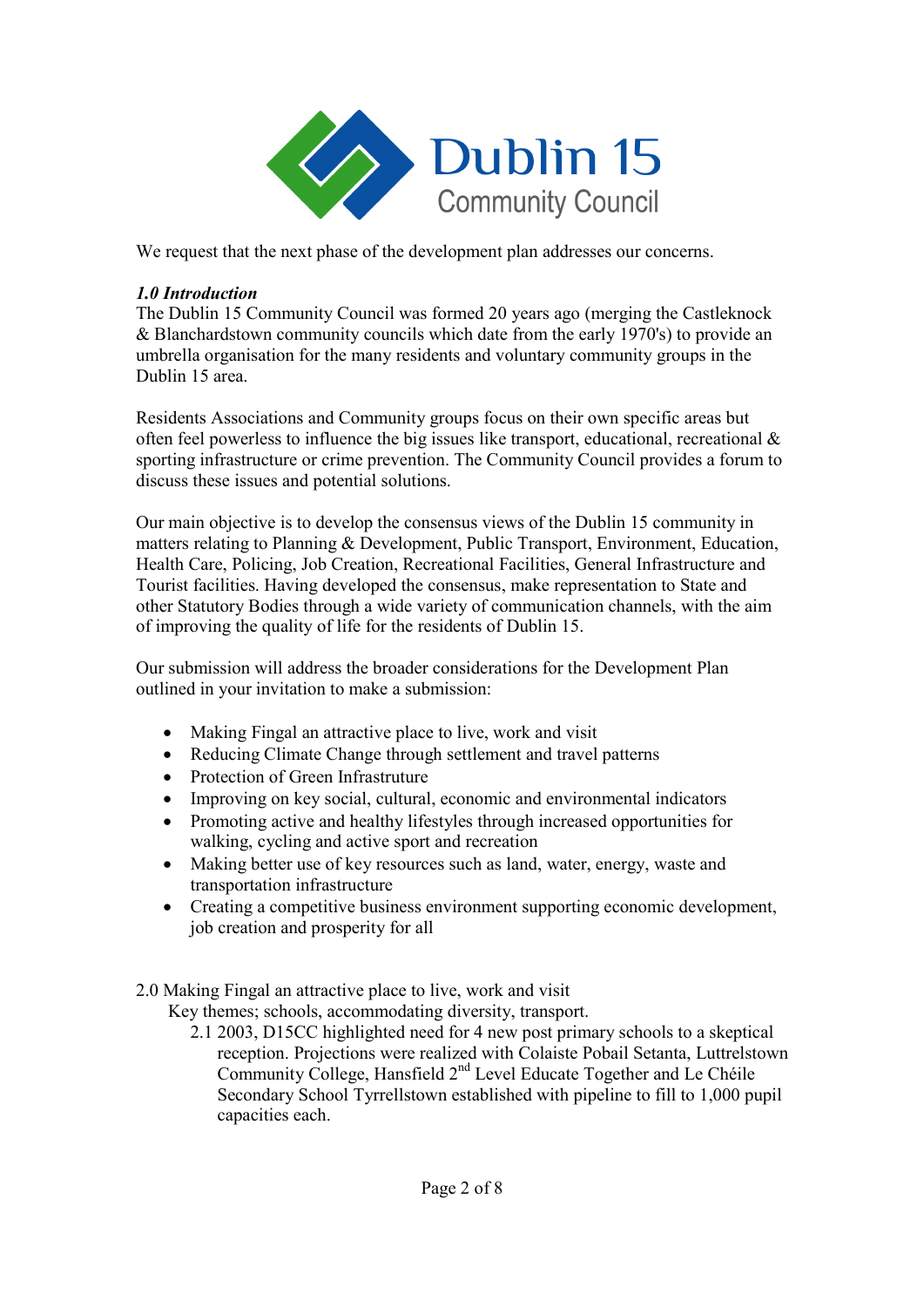

- o Colaiste Pobail Setanta, Luttrelstown Community College will be at capacity in September 2015
- o While Hansfield 2nd Level Educate Together and Le Chéile Secondary School Tyrrellstown are in the growth phase.

What is the projected need to cope with our rising population?

Looking at Census 2011 Dáil Constituency 2007 Dublin West - CSO Area Code DC 21which corresponds to the Dublin 15 area

- o At post primary level, the numbers entering school peaks in September 2016 (with 2147 children), levels out at just under 2,000 per year, and in the period 2021 to 2024 the population increases by 37% on 2015 enrolments.
- o A 1,000 pupil school will take 180 children per year. The 2011 census indicates that 700 additional children will be looking for school places.
- o Hansfield & Tyrrellstown are in the growth phase, however at a Dublin 15 level 2 additional 1,000 pupil post primary schools are required.
- o In the context of a development plan suitable for the period up to 2023 it would be prudent to reserve more than the minimum 2 sites evident in the population data from census 2011.
- o It is recommended that the planners look into the small area statistics and school catchment areas to get an accurate picture of the demand, so that sites are identified proximate to the population demand. We will forward separate recommendations on how this could be done.



**Figure 1 Census 2011 Dáil Constituency 2007 Dublin West - CSO Area Code DC 21**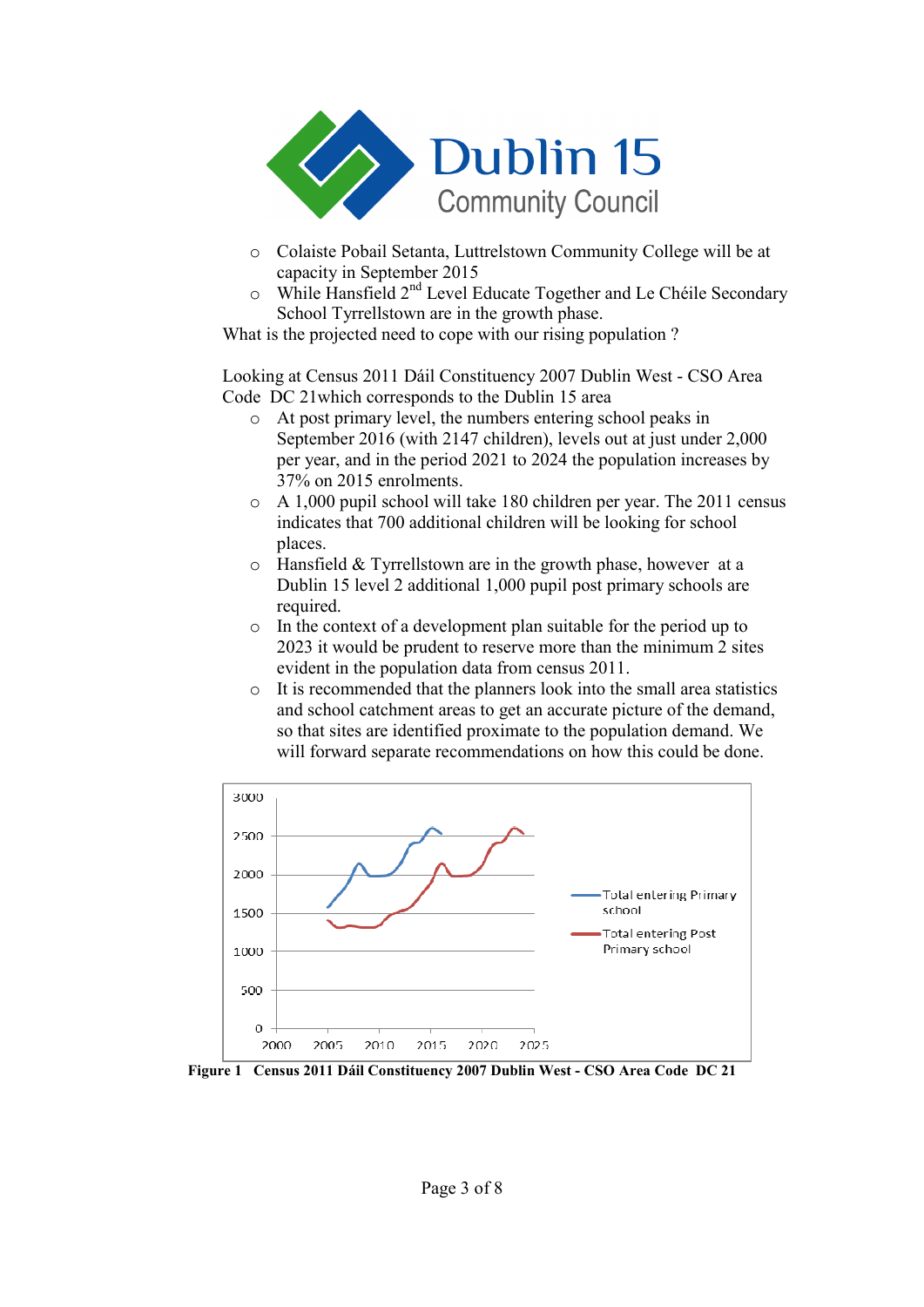

- 2.2 Schools with shared community facilities promoted (Fingal schools model)
	- o The experience of communities with this model is very positive and this should be continued.
- 2.3 D15 one of most diverse area in state, need to come up with a solution that enables each faith community to have a place of worship that meets demand.
	- o The former Total Fitness site at the M50/N3 junction would appear a possible location for addressing some of this need.
- 2.4 Transport
	- o Our recommendation is that Fingal work with the National Transport Authority and bus transport providers to increase the network of local services based around a hub in the Blanchardstown centre. The current hub with Dublin Bus and the private bus company (operating the ITB commuter route) should be extended.
	- o Fingal should promote the Transport 21 objectives for Fingal, specifically:
		- - Metro North interconnect with Irish Rail network permitting a public transport linkage between Dublin 15 and Swords/ Airport
		- **I** Metro West reservation
		- Dublin city centre interconnector (Maynooth Line Bray)
		- Greater Dublin Area Cycle Network Plan https://www.nationaltransport.ie/publications/transportplanning/gda-cycle-network-plan/
- 2.5 Reflecting aspiration of families to have own door accommodation with access to passive & active recreation space.
	- o Over development of apartments in Dublin 15 is a legacy of the Celtic Tiger era, the 2017-23 development plan should correct this by discouraging apartments and promoting higher density own door developments like Annfield in Diswellstown.
	- o Fingal need to reduce the turnaround time between lettings. Housing associations achieve this within 3 weeks, a target of 6 week turnaround should be stated and measured as a critical success indicator.
- 2.6 Sustainable design: developers tend to select lowest cost external finishes, for example painted rendered finish which needs to be maintained by regular painting. Where regular maintenance does not occur buildings quickly appear rundown leading to a downward spiral. Design guide should require developers to construct low maintenance surfaces where they are inaccessible to an owner occupier or painting contractor (without resorting to scaffolding or cherry pickers).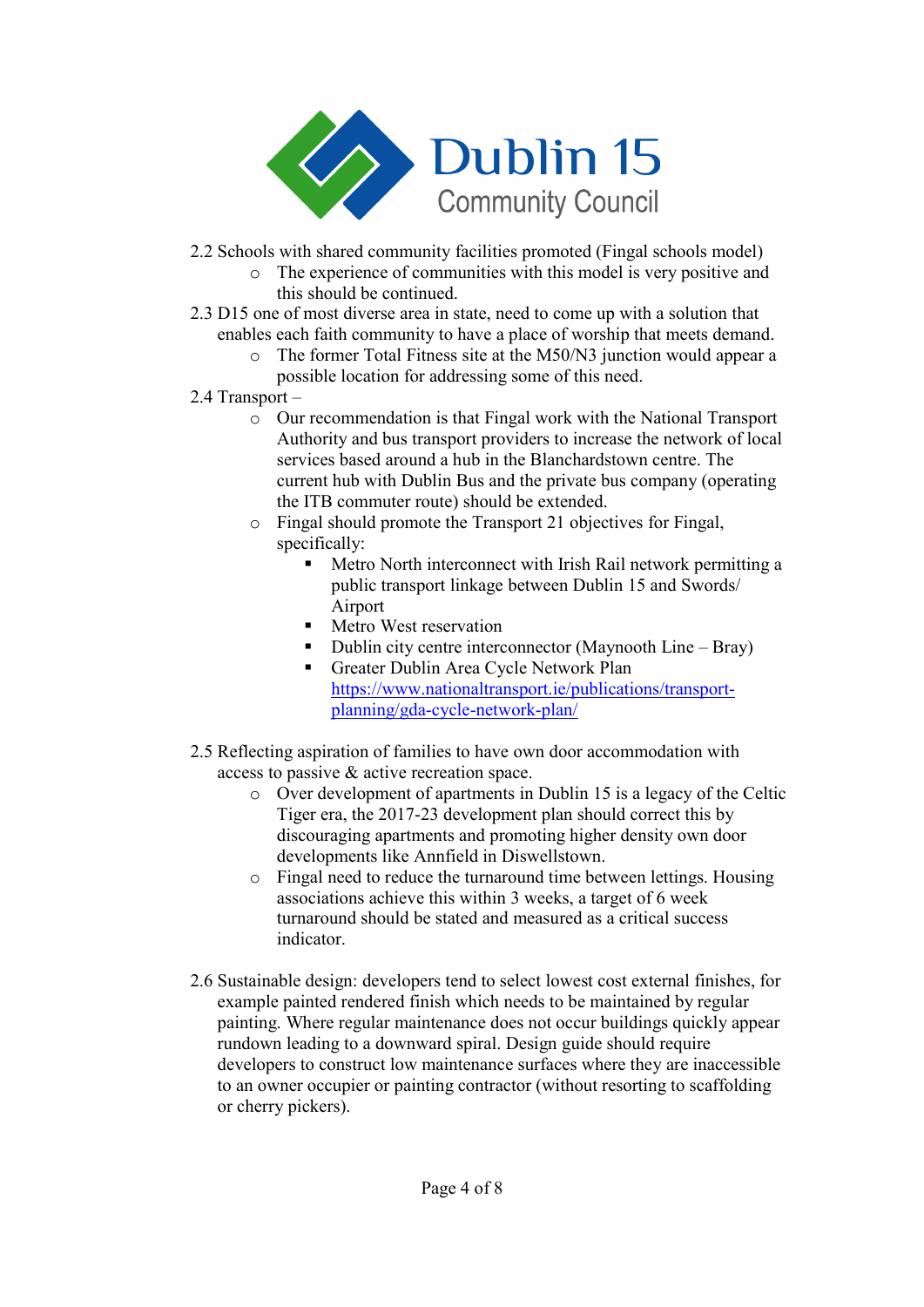

- 3.0 Reducing Climate Change through settlement and travel patterns Key themes; sustainable development, schools transport, development that leverages natural advantages of Dublin 15.
	- 3.1 Schools need to be local to population. DOE encourages catchment area for new schools. Needs detailed analysis, see section 2.1. to ensure reserved sites are located close to emerging demand to encourage sustainable transport
	- 3.2 Dublin 15's proximity to places of employment is a sustainable advantage where commuting time is reduced (when compared to work locations in Dublin city centre or industrial/commercial centers outside Fingal). Development plan should encourage sustainable transport linkages  $\&$ infrastructure.
	- 3.3 Development in Dublin 15 should leverage it's strategic advantage, specifically the outer suburban location is traditionally attractive to families. Over the last 20 years a social infrastructure has developed to support this (schools & community centers) new development.
		- o Do apartments in outer suburban areas work the question is there a sustainable demand for this type of development?

## 4.0 Protection of Green Infrastructure

Key themes; discouraging dumping, litter and anti-social activities, passive supervision  $\&$  safety, providing a safe zone for indigenous wildlife, promoting bio diversity within a suburban environment

- 4.1 Proposal 1 side of the watercourse (river or canal) has a footpath with extensive passive supervision and no hiding places. The upgrades section between Ashtown and the 12th Lock is a good example of this.
	- o The other side is fenced off with secure barrier & CCTV at entrances. A safe haven for bio diversity (planned not neglected).
- 4.2 Active litter evidence that more wardens are needed with successful prosecutions to deter anti social dumping.
- 4.3 Assist communities to reinforce effectiveness of passive supervision by making it easier for local residents to report anti social dumping.
- 4.4 Amend design guide by adopting principals of crime prevention through environmental design.
- 5.0 Improving on key social, cultural, economic and environmental indicators Key themes; social infrastructure, accommodating diversity, correcting the mistakes of the Celtic tiger
	- 5.1 Reflecting aspiration of families to have own door accommodation with access to passive & active recreation space. Over development of apartments in Dublin 15 to be discouraged in new development plan.
	- 5.2 Reduce the turnaround time between lettings. Housing associations achieve this within 3 weeks, a target of 6 week turnaround should be stated and measured as a critical success indicator.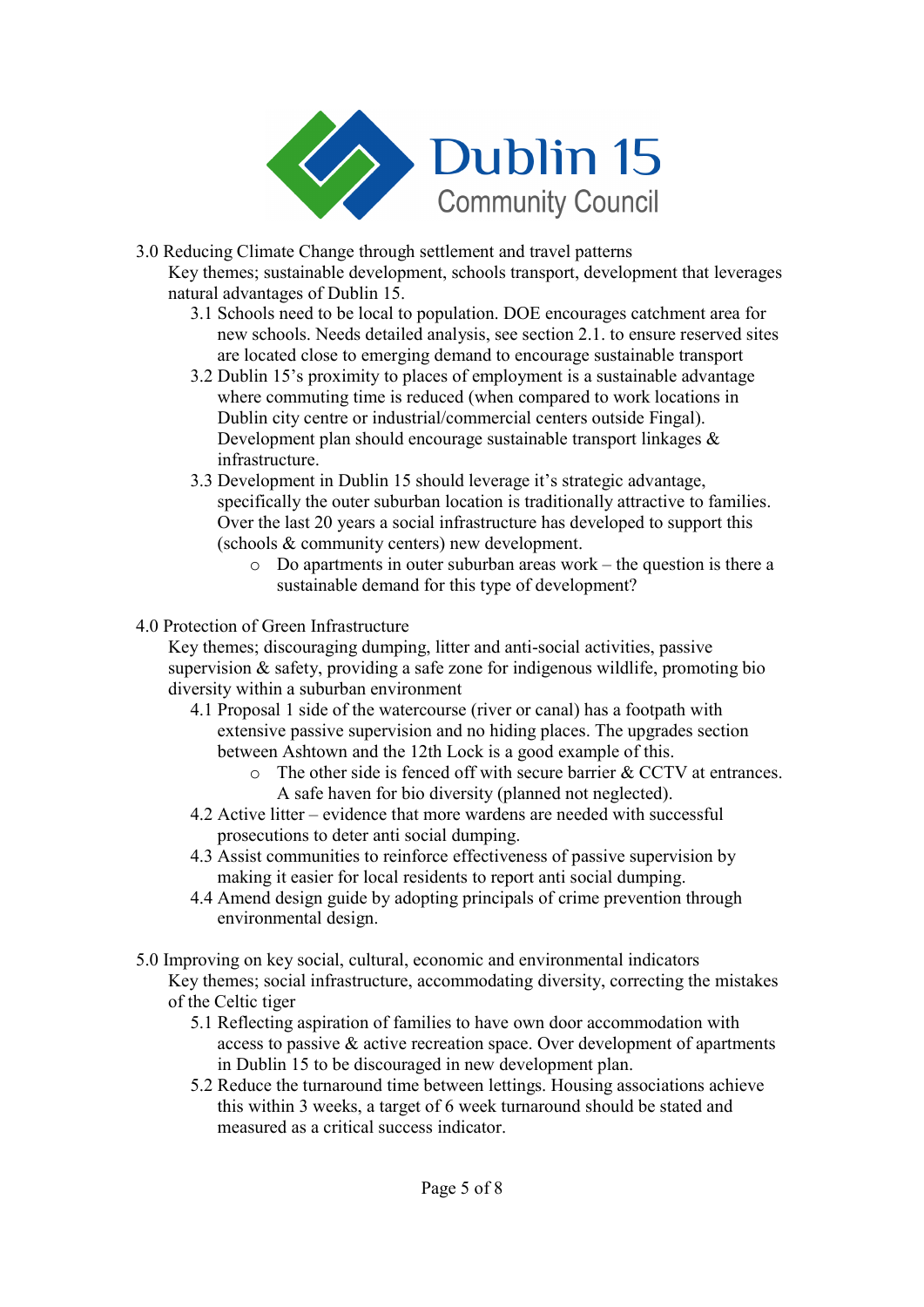

- 5.3 D15 one of most diverse area in state, need to come up with a solution that enables each faith community to have a place of worship that meets demand.
- 5.4 Implement the acoustic recommendations of the Planning & Development SPC – do not permit timber frame housing where 1 dwelling is located above another (i.e. duplex or apartments), it is impossible to mitigate noise transmission between dwellings.
- 6.0 Promoting active and healthy lifestyles through increased opportunities for walking, cycling and active sport and recreation
	- Key themes; social infrastructure,
		- 6.1 Greenfield communities do not have existing social infrastructure sports clubs, scouts, youth clubs, etc. needs to be planned with requirements explicit in development plan and teased out in area action plans. History is that developers reluctant to provide unless firmly conditioned.
		- 6.2 Require passive recreation space to be provided within all new residential developments.
		- 6.3 Sporting infrastructure deficit in Dublin 15 area.
			- Lack of facilities in the Dublin 15 area
				- o We would like to drawn attention to The Fingal Sports Strategy 2003- 2007 published by the Fingal Sports Partnership (Fingal County Council, the County Dublin VEC and the Campus Stadium Ireland).
				- o The report states (page 10):
				- o "*The largest single issue highlighted by sports clubs across Fingal was the access to, availability of, or the complete lack of facilities available to them to provide for their sport. The range of difficulties relating to facilities and grounds varied from security and safety of premises to lack of changing facilities or parking to unavailability of the desired facilities at appropriate times*.
				- o The situation relating to facilities is outlined in greater detail by the Collier & Broderick study. *In some parts of the county there are proportionately less facilities per capita (this will be exacerbated by projected population growth) than in older longer established communities*. This is the case in many parts of Dublin 15. While particular attention needs to be directed at these areas there are also needs in all of the areas across the county. The Collier & Broderick (p.21, 2002) study illustrates that 3 areas (Blanchardstown, Castleknock and Swords) with the greatest growth in population between 1996 and 2002 are now the most deprived in terms of facilities compared with other parts of the county."
				- o Chapter 3 page 17 "In Dublin 15 (greater Blanchardstown and Castleknock) *there very few sports clubs proportionally when compared to the rest of the county.* Map 1 *illustrates this as there is a*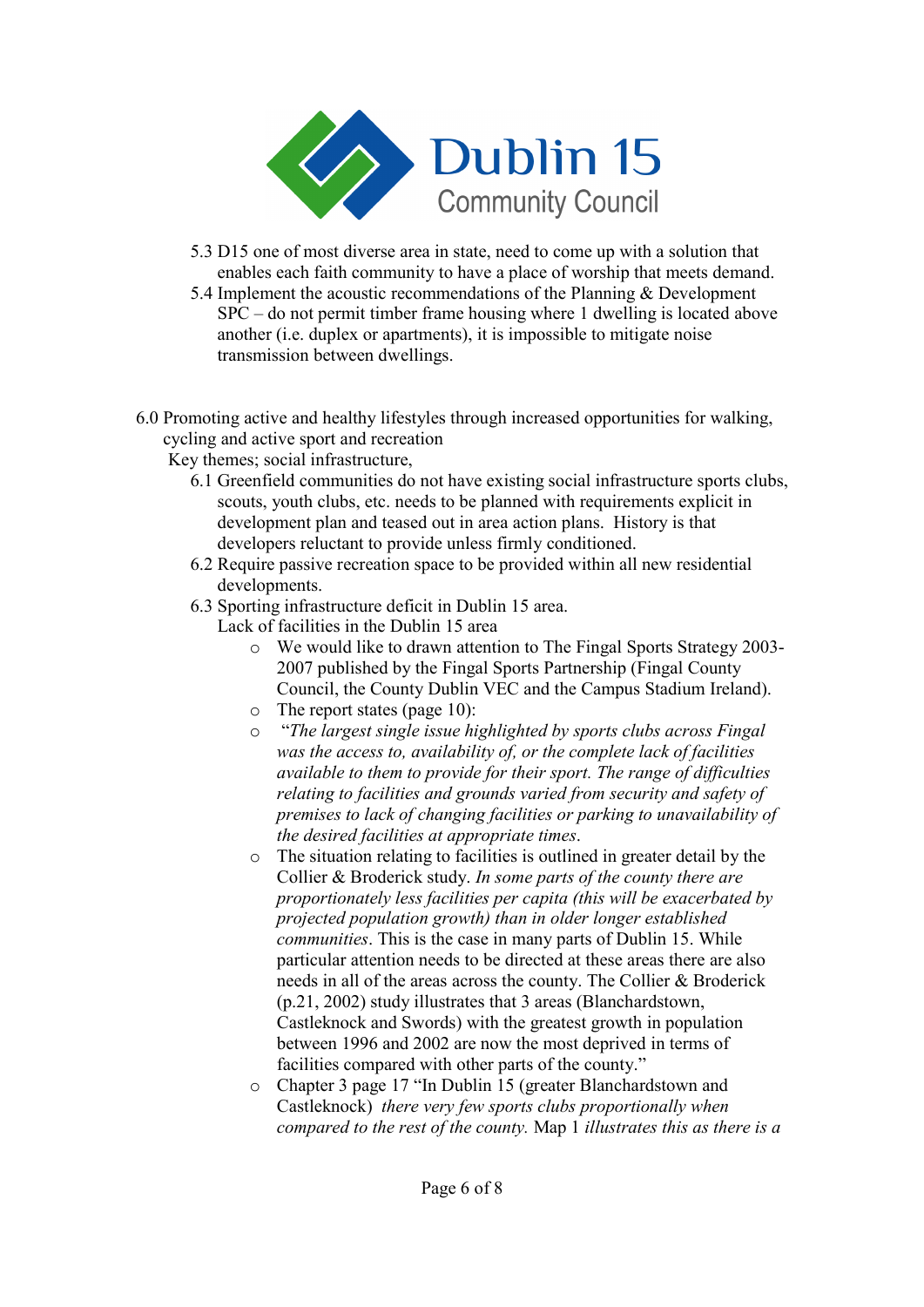

*higher proportion of sports clubs with their own facilities along the coastal areas.* 

- o In addressing the disadvantage experienced by Dublin 15 and Swords area, we believe that the funding should be targeted at these areas. When we talk of disadvantaged areas, the Hansfield, Clonee, Castaheany and Swords areas are not areas that are associated with disadvantage. In the past clubs in similar areas would have fundraised to acquire playing fields, facilities etc
- o The issue that make it very difficult for sporting organizations on their own to provide facilities is the cost of acquiring lands. The situation arises due to speculative pressure on land in proximity to residentially zoned land in the Dublin 15 area which has made it virtually impossible for clubs to purchase their own lands.
- o In addressing this issue we believe that the majority of the funding should be focused in new communities rather than evenly distributed across the county.
- 7.0 Making better use of key resources such as land, water, energy, waste and transportation infrastructure

Key themes; sustainable transport – cars will be a feature for some time (electric cars), mass transit – buses, train/metro,

- 7.1 The key issues were discussed earlier; schools, transport, sporting facilities.
- 7.2 Encourage transport providers to provide more live transport information at bus stops.
- 8.0 Creating a competitive business environment supporting economic development, job creation and prosperity for all

Key themes; industrially zoned lands should prioritize high quality employment with links to sustainable transport.

- 8.1 Lands adjacent to Metro West & main distributer roads most valuable. Warehousing least valuable – ideally located near Motorway access  $\&$  remote from residential / public transport.
- 8.2 Promote industrial 3<sup>rd</sup> level/ training linkages, leveraging ITB to promote economic development.
- 8.3 Encourage the location of a further education / training facility close to the ITB.
- 8.4 Support the proposal by DIT, ITB & ITT in their bid to gain Technological University status.
- 8.5 Promote clustering of enterprise developing a center of excellence in all economic sectors, that attracts new business ventures & Foreign Direct Investment into Fingal (particularly the enterprise zoned land in Dublin 15).